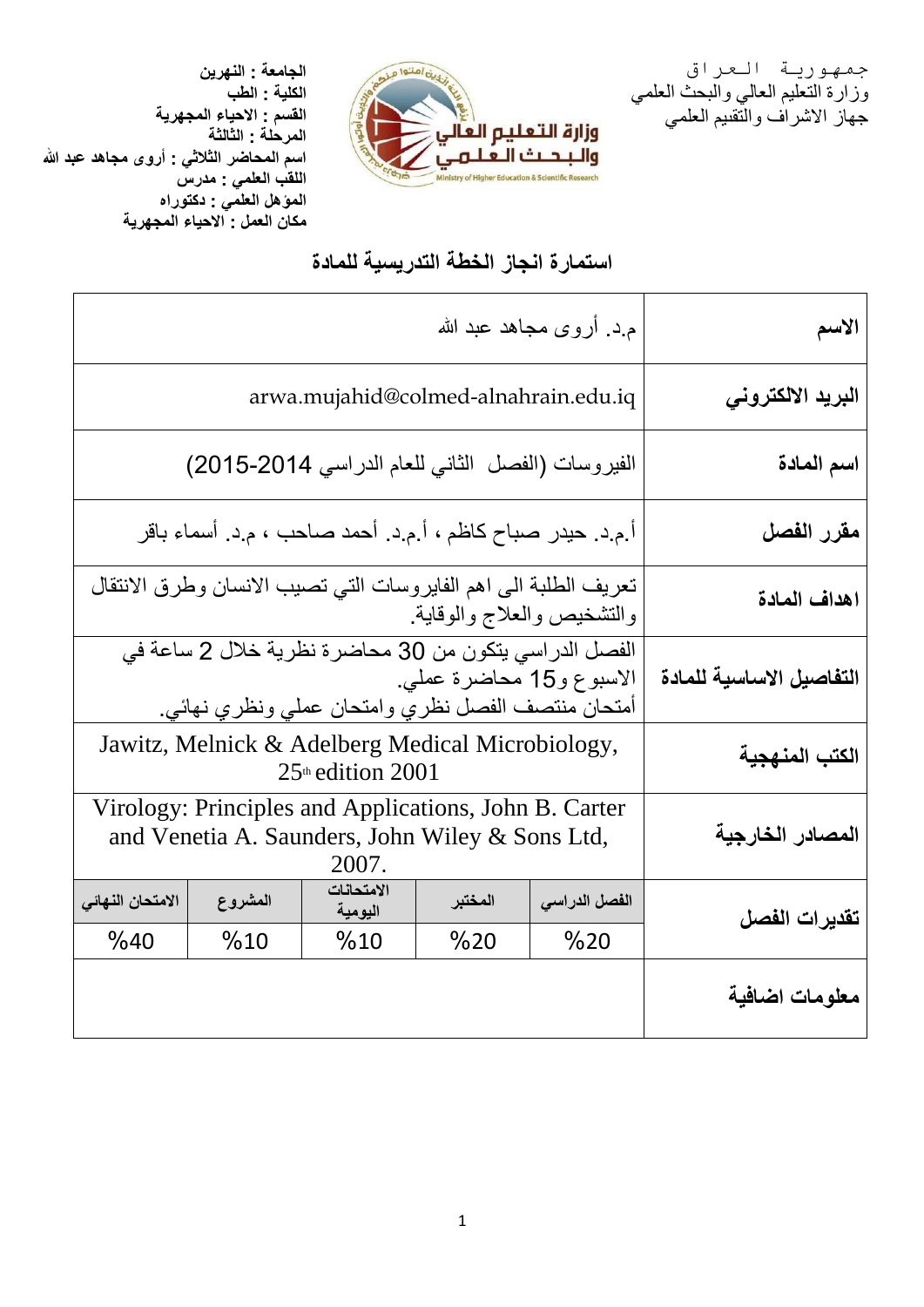**الجامعة : النهرين الكلية : الطب القسم : االحياء المجهرية المرحلة : الثالثة اسم المحاضر الثالثي : أروى مجاهد عبد هللا اللقب العلمي : مدرس المؤهل العلمي : دكتوراه مكان العمل : االحياء المجهرية**





### **استمارة الخطة التدريسية للمادة**

## **الفصل الثاني 4102-4102**

| الملاحظات        | المادة العملبة                                                                               | المادة النظر ية                                                                                                                                   | التأريخ               | الأسبوع                 |  |
|------------------|----------------------------------------------------------------------------------------------|---------------------------------------------------------------------------------------------------------------------------------------------------|-----------------------|-------------------------|--|
|                  | <b>Introduction to Practical</b><br>Virology and methods of<br>diagnosis of viral infections | General prosperities &<br>classification of viruses                                                                                               | 2015/2/15             | $\mathbf{1}$            |  |
|                  | Types of tissue cultures and<br>preparation of tissue culture                                | Viral replication and genetics                                                                                                                    | 2015/2/22             | $\overline{2}$          |  |
|                  | Clinical specimen collection,<br>handling and Biosafety<br>technique.                        | Cultivation of viruses, effect of<br>virus on host cells, pathogenesis<br>of viral disease (acute, chronic,<br>latent, and slow viral infection). | 2015/3/1              | $\overline{\mathbf{3}}$ |  |
|                  | Inoculation of clinical sample<br>in living system (Tissue<br>culture)                       | Prevention and treatment of viral<br>infections: interferon, antiviral<br>chemotherapy and viral vaccines.                                        | 2015/3/8              | $\overline{\mathbf{4}}$ |  |
|                  | Inoculation of clinical sample<br>in living system (Embryonated<br>egg and lab animals).     | Medically Important DNA<br>Viruses, enveloped and non-<br>enveloped.                                                                              | 2015/3/15             | 5                       |  |
|                  | <b>Virus Titration</b>                                                                       | <b>RNA Enveloped Viruses</b><br>Orthomyxoviruses                                                                                                  | 2015/3/22             | 6                       |  |
|                  | Direct detection of viruses by<br><b>Electron Microscopy</b>                                 | Paramyxoviruses                                                                                                                                   | 2015/3/29<br>2015/4/5 | $\overline{7}$          |  |
|                  | أمتحان منتصف الفصل                                                                           |                                                                                                                                                   |                       | 8                       |  |
|                  | Direct detection of viruses by<br>$(HIC)$ & $(ICC)$ .                                        | Hepatitis viruses                                                                                                                                 | 2015/4/12             | 9                       |  |
|                  | Direct detection of viruses by<br>molecular method; ISH.                                     | Rhabdovirus<br>RNA non-enveloped viruses                                                                                                          | 2015/4/19             | 10                      |  |
|                  | Direct detection of viruses by<br>molecular methods; PCR.                                    | Reo, Corona virus, SARS                                                                                                                           | 2015/4/26             | 11                      |  |
|                  | Direct detection of viruses by<br>molecular methods; RT-PCR.                                 | Retroviruses                                                                                                                                      | 2015/5/3              | 12                      |  |
|                  | Indirect detection of viruses by<br>serological methods.                                     | Retroviruses                                                                                                                                      | 2015/5/10             | 13                      |  |
|                  | Clinical Applications.                                                                       | Oncogenic viruses                                                                                                                                 | 2015/5/17             | 14                      |  |
|                  | <b>Clinical Applications.</b>                                                                | Arbovirus (Ebola Virus)                                                                                                                           | 2015/5/24             | 15                      |  |
| الأمتحان النهائي |                                                                                              |                                                                                                                                                   |                       |                         |  |

توقيع االستاذ: *Mujahid Arwa* توقيع العميد: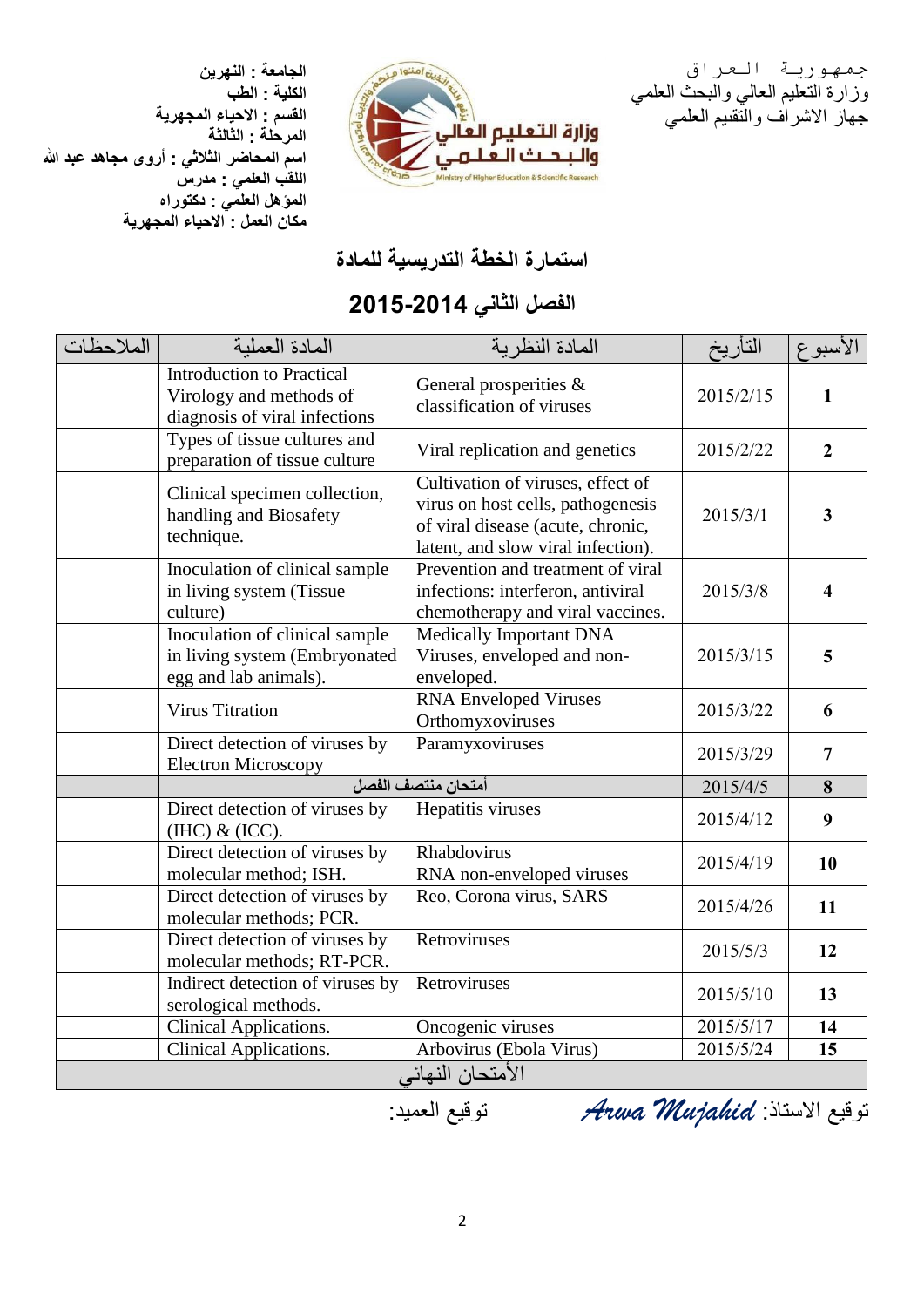#### **Republic of Iraq The Ministry of Higher Education & Scientific Research**



**University: Al-Nahrain College: Medicine Department: Microbiology Stage: 3rd Lecturer name: Arwa Mujahid Academic Status: Lecturer Qualification: PhD. Place of work: Microbiology**

## **Completion of the teaching plan form**

| <b>Course Instructor</b>   | Lecturer Dr. Arwa Mujahid Abdullah                                                                                                                                                                                                                                                                                                                                                                                                                                                                      |            |          |          |               |
|----------------------------|---------------------------------------------------------------------------------------------------------------------------------------------------------------------------------------------------------------------------------------------------------------------------------------------------------------------------------------------------------------------------------------------------------------------------------------------------------------------------------------------------------|------------|----------|----------|---------------|
| E-mail                     | arwa.mujahid@colmed-alnahrain.edu.iq                                                                                                                                                                                                                                                                                                                                                                                                                                                                    |            |          |          |               |
| <b>Title</b>               | Virology (Second semester 2014-2015)                                                                                                                                                                                                                                                                                                                                                                                                                                                                    |            |          |          |               |
| <b>Course Coordinators</b> | Assistant Prof. Dr. Haider Sabah, Kadhim Dr. Assistant Prof.<br>Ahmed Sahib, Lecturer Dr. Asmaa Baqer.                                                                                                                                                                                                                                                                                                                                                                                                  |            |          |          |               |
| <b>Course Objective</b>    | The efforts of this course is to provide complete<br>information about viruses in respect to the pathogenesis,<br>new techniques of diagnosis, and modern vaccine<br>production as well as new generations of antiviral agents.<br>In addition there is a special emphasis on the viral<br>infections that commonly causing medical health problem<br>in Iraq.<br>The laboratory sessions reflect the description of the<br>classical techniques in viral isolation, recognition and<br>identification. |            |          |          |               |
| <b>Course Description</b>  | The course consists of 30 theoretical lectures and 15 laboratory<br>sessions, with a midterm examination and final exam for theory<br>and practical sessions.                                                                                                                                                                                                                                                                                                                                           |            |          |          |               |
| <b>Textbook</b>            | Jawitz, Melnick & Adelberg Medical Microbiology, 24 <sup>th</sup><br>edition 2007                                                                                                                                                                                                                                                                                                                                                                                                                       |            |          |          |               |
| <b>References</b>          | Virology: Principles and Applications, John B. Carter and<br>Venetia A. Saunders, John Wiley & Sons Ltd, 2007.                                                                                                                                                                                                                                                                                                                                                                                          |            |          |          |               |
| <b>Course Assessment</b>   | Term<br><b>Tests</b>                                                                                                                                                                                                                                                                                                                                                                                                                                                                                    | Laboratory | Quizzes  | Project  | Final<br>Exam |
|                            | (20%)                                                                                                                                                                                                                                                                                                                                                                                                                                                                                                   | (20%)      | $(10\%)$ | $(10\%)$ | $(40\%)$      |
| <b>General Notes</b>       |                                                                                                                                                                                                                                                                                                                                                                                                                                                                                                         |            |          |          |               |